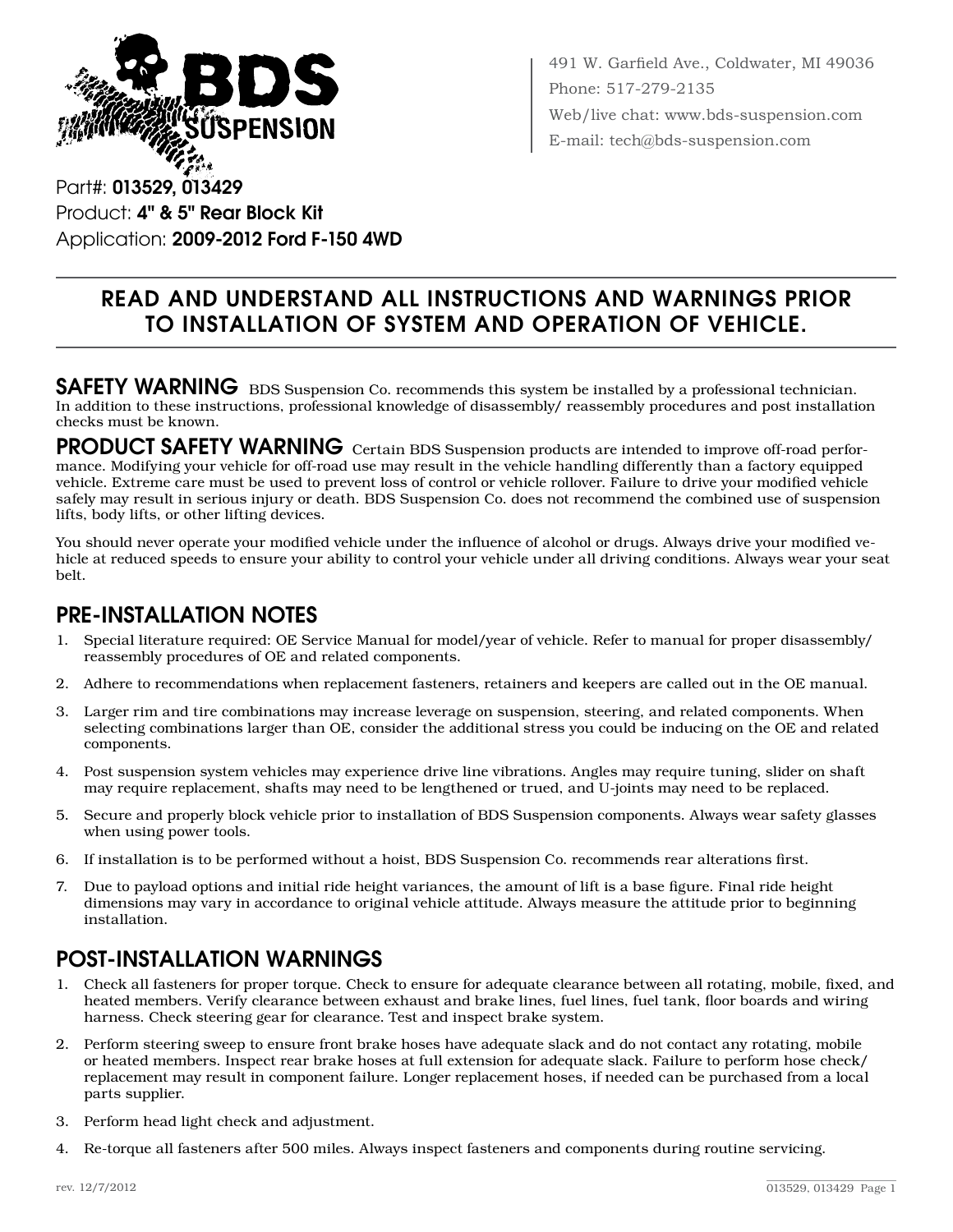### PARTS LIST

#### **013429 - 4" Rear Block Kit**

| Part #                     | Qty            | Description                                         | 01716       | 1              | Offset Brake Line Drop Bracket        |
|----------------------------|----------------|-----------------------------------------------------|-------------|----------------|---------------------------------------|
| 013529 - 5" Rear Block Kit |                |                                                     | 02429       | 1              | 4" Rear Block - DRV                   |
|                            |                |                                                     | 02430       | 1              | 4" Rear Block - Pass                  |
| 01716                      | 1              | Offset Brake Line Drop Bracket                      | 02079B      | 1              | E-Brake Bracket                       |
| 02085                      | 2              | 5" Offset Rear Block                                | 605         | 1              | Bolt Pack - Rear Block Kit            |
| 02079B                     |                | E-Brake Bracket - black                             |             | $\overline{2}$ | $7/16$ "-14 x 1-1/4" bolt             |
| 02086                      | 2              | Lower Spring Plate                                  |             | $\overline{4}$ | 7/16" SAE washer                      |
| 02087B                     | 2              | <b>Upper Spring Plate</b>                           |             | 2              | 7/16"-14 Prevailing torque nut        |
| 774                        | 1              | Bolt Pack - Rear Block Kit.                         | 768         | 1              | <b>Bolt Pack</b>                      |
|                            | 2              | $1/2$ "-20 x 3-1/2" bolt flat SHCS                  |             | 2              | $1/4$ "-20 x 3/4" bolt                |
|                            | 2              | $1/2$ "- $20 \mu$                                   |             | 2              | $1/4$ "-20 lock nut                   |
|                            | 2              | $7/16$ "-14 x 1-1/4" bolt                           |             | 4              | 1/4" USS washer                       |
|                            | 4              | 7/16" SAE washer                                    | 963181212QB | 4              | $9/16$ x 3-1/8 x 12-1/2 Square U-bolt |
|                            | 2              | 7/16"-14 Prevailing torque nut                      | W96S-B      | 8              | 9/16 SAE Washer                       |
|                            | 1              | $1/4$ "-20 prevailing torque nut                    | N96FH-B     | 8              | 9/16 Fine High Nut                    |
|                            | 1              | 1/4" USS washer                                     |             |                |                                       |
| 120400FCP                  | 2              | $1/2 x 4 P$ in w/Nut                                |             |                |                                       |
| 963181212QB                | $\overline{4}$ | $9/16 \times 3 - 1/8 \times 12 - 1/2$ Square U-bolt |             |                |                                       |
| W96S-B                     | 8              | 9/16 SAE Washer                                     |             |                |                                       |

N96FH-B 8 9/16 Fine High Nut

## INSTALLATION INSTRUCTIONS

- 1. Block the front wheels and raise the rear of the vehicle. Place jack stands under the frame rails ahead of the spring hangers.
- 2. Remove the wheels.
- 3. The parking brake cable must be relocated. To disconnect the cable from the frame first pull down on the cable and clamp it off with vise grips near the middle of the frame (Fig 30). This will gain slack to disconnect the driver's side rear cable from the main (passenger's side) cable.
- 4. Remove the driver's side parking brake cable from the junction bracket (Fig 31).





- 5. Compress the retaining tabs and remove the driver's side cable from the spring hanger (Fig 32). It will be relocated and reconnected later.
- 6. Disconnect the rear brake line from the frame. (Fig 33)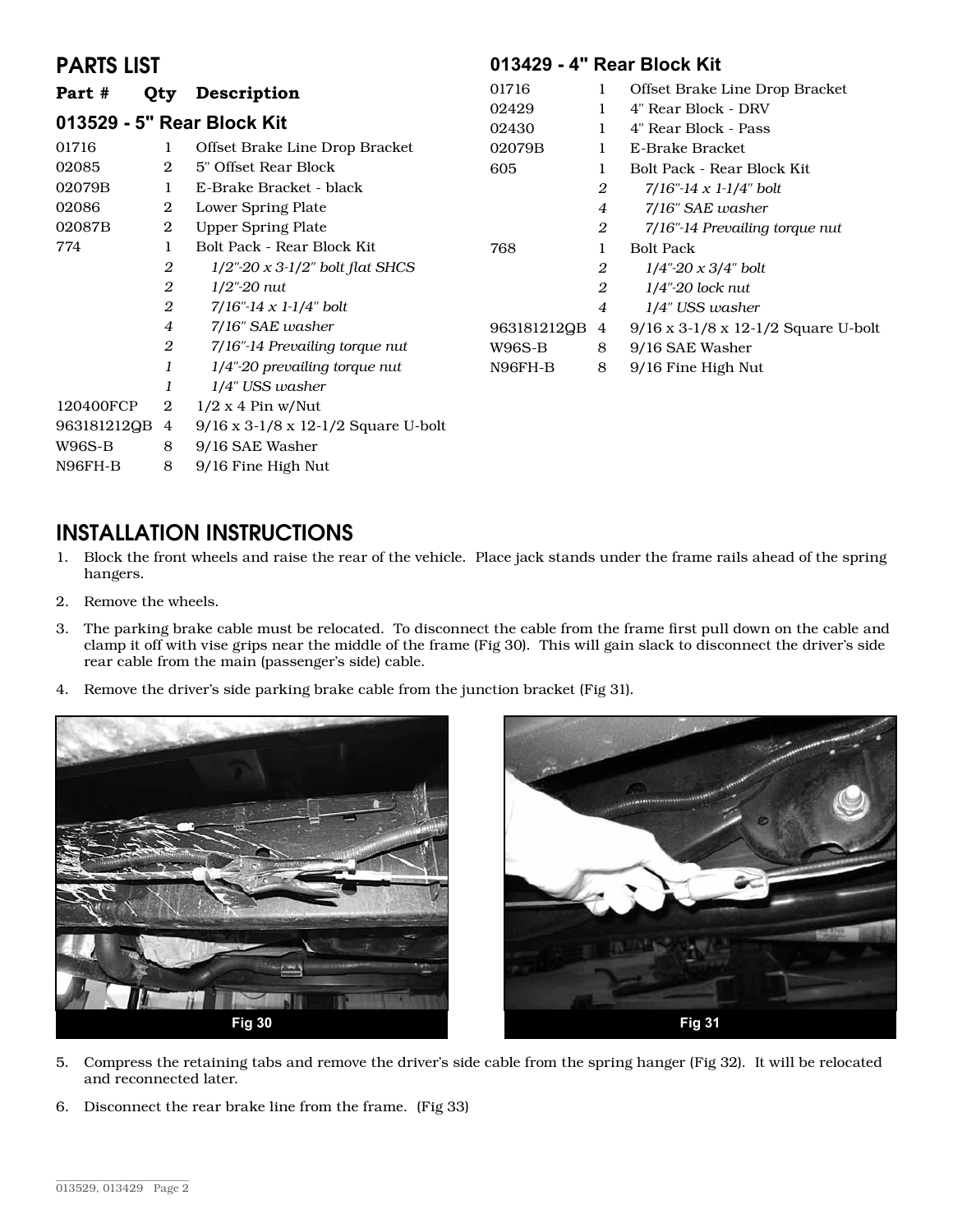



- 7. Support the rear axle with a hydraulic jack. Remove the OE shocks. Retain mounting hardware.
- 8. Note: Perform the rear installation on one side at a time.
- 9. Remove the passenger's side u-bolts.
- 10. Lower the axle and remove the OE lift block, it will not be reused.
- 11. 5" rear block kit, follow steps 89-93. 4" rear block kit follow steps 94-95.
- 12. Using C-clamps, clamp the leaf spring pack together on each side of the center pins. Remove the center pins and discard.
- 13. Place the plate on the bottom of the leaf pack and secure with new center pin in the 'forward' hole and flat head allen bolt through the 'rear' hole. Install new u-bolt retaining plate on top, it will be offset 'forward'. Tighten to 35 ft-lbs. (Fig 34, Fig 35A, B)

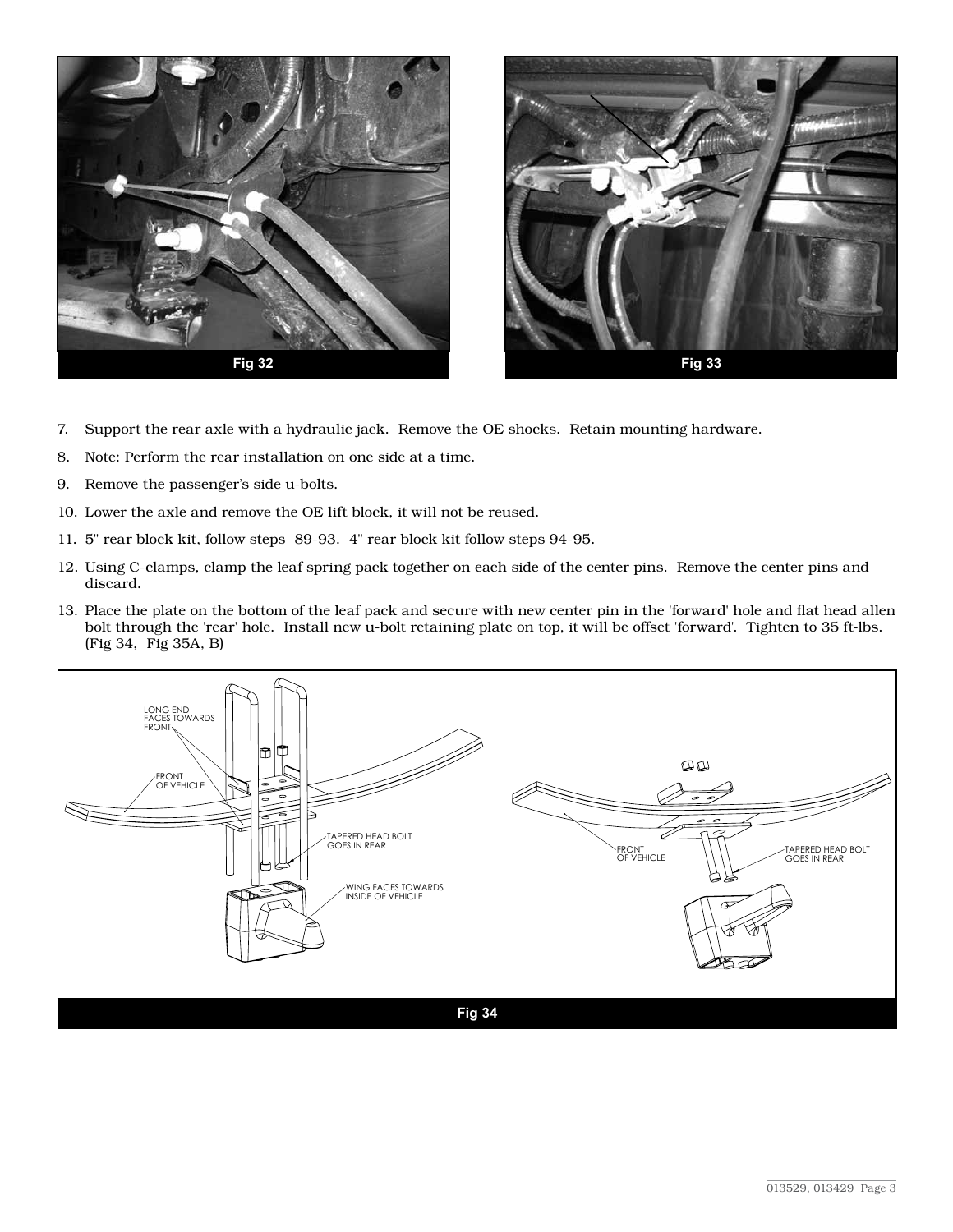

- 14. Install the new provided lift block so that the bump stop wing goes toward the inside of the vehicle. The block will use the both of the lower center pin holes. The upper only uses 1 hole which will shift the axle slightly forward.
- 15. Raise the axle/block to the spring while aligning the center pin. Fasten the spring/block assembly with the provided u-bolts, high nuts and washers. Snug u-bolts, they will be torque with the weight of the vehicle on the springs. (Fig 36a)



- 16. Repeat installation procedure on the driver's side of the vehicle. Skip ahead to step #96
- 17. Install rear block (02429 DRV side, 02430 Pass side). The block is designed to offset the axle forward slightly. The bump stop wing will be centered under the bump stop on the frame with the vertical gusset facing towards the front of the vehicle. Align the center pins and raise axle. Fig 36b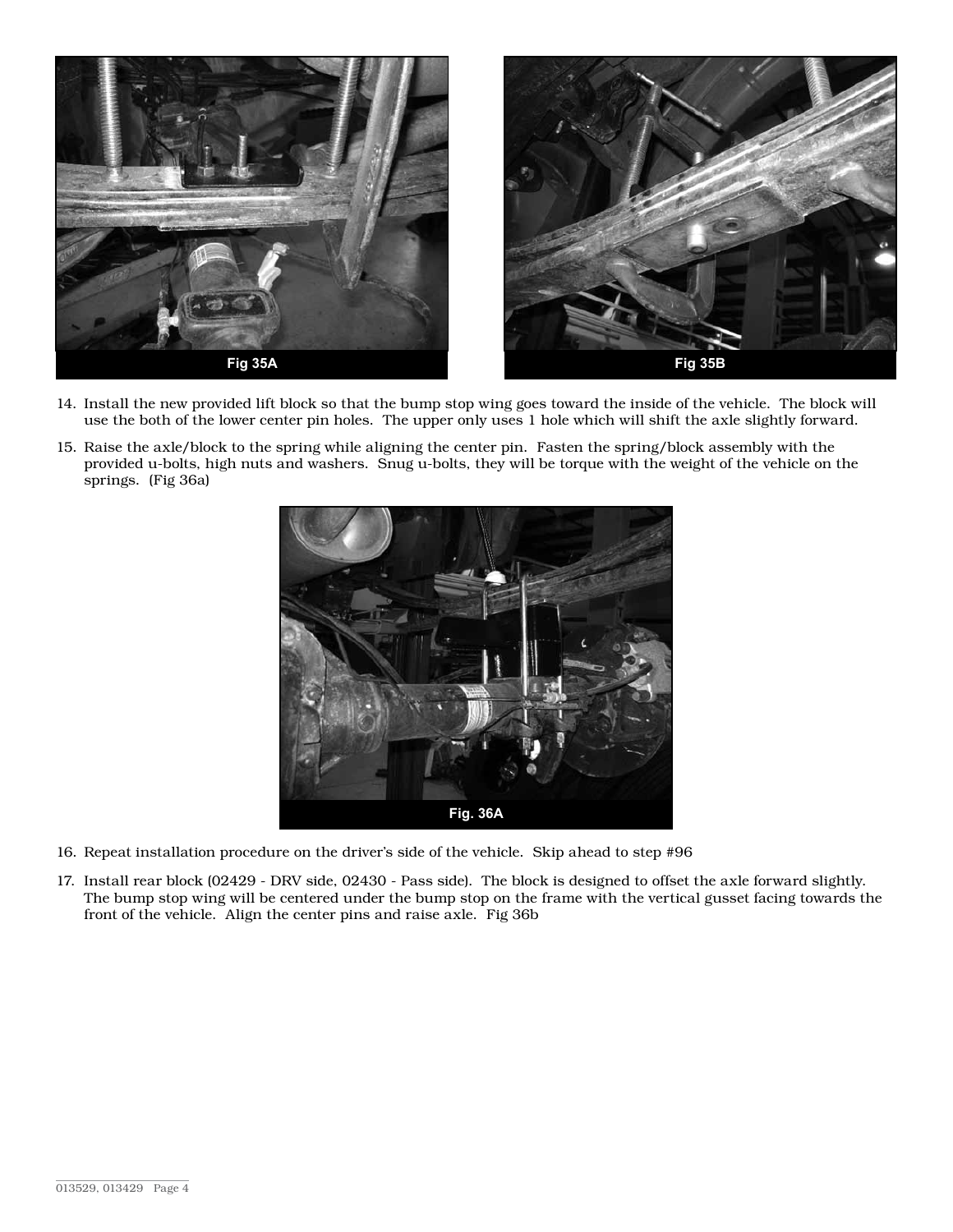

- 18. Attach u-bolts with the factory lower u-bolt plate. Snug u-bolts, they will be torqued to specification when the vehicle is on the ground.
- 19. Install the provided parking brake relocation bracket to the driver's side front spring hanger using 7/16" bolts, washers, and nuts. Late 2012 models and newer will require the retaining wire to be bolted to the bracket with 1/4" hardware (#768). (Fig 37a, 37b)



- 20. Reconnect the parking brake cable at the junction. When reconnected, remove the clamp to allow the cable to return to its normal tension. Attach the parking brake cable through the relocation bracket through the slot in the bottom. Note: Models with automatic retracting running boards will require an additional bracket to have the cable clear the linkage. This optional accessory bracket kit #123018 is available separately.
- 21. Install the provided brake line relocation bracket to the driver's side frame rail with the OE brake line bracket bolt (Fig 38). Torque to 15 ft-lbs.